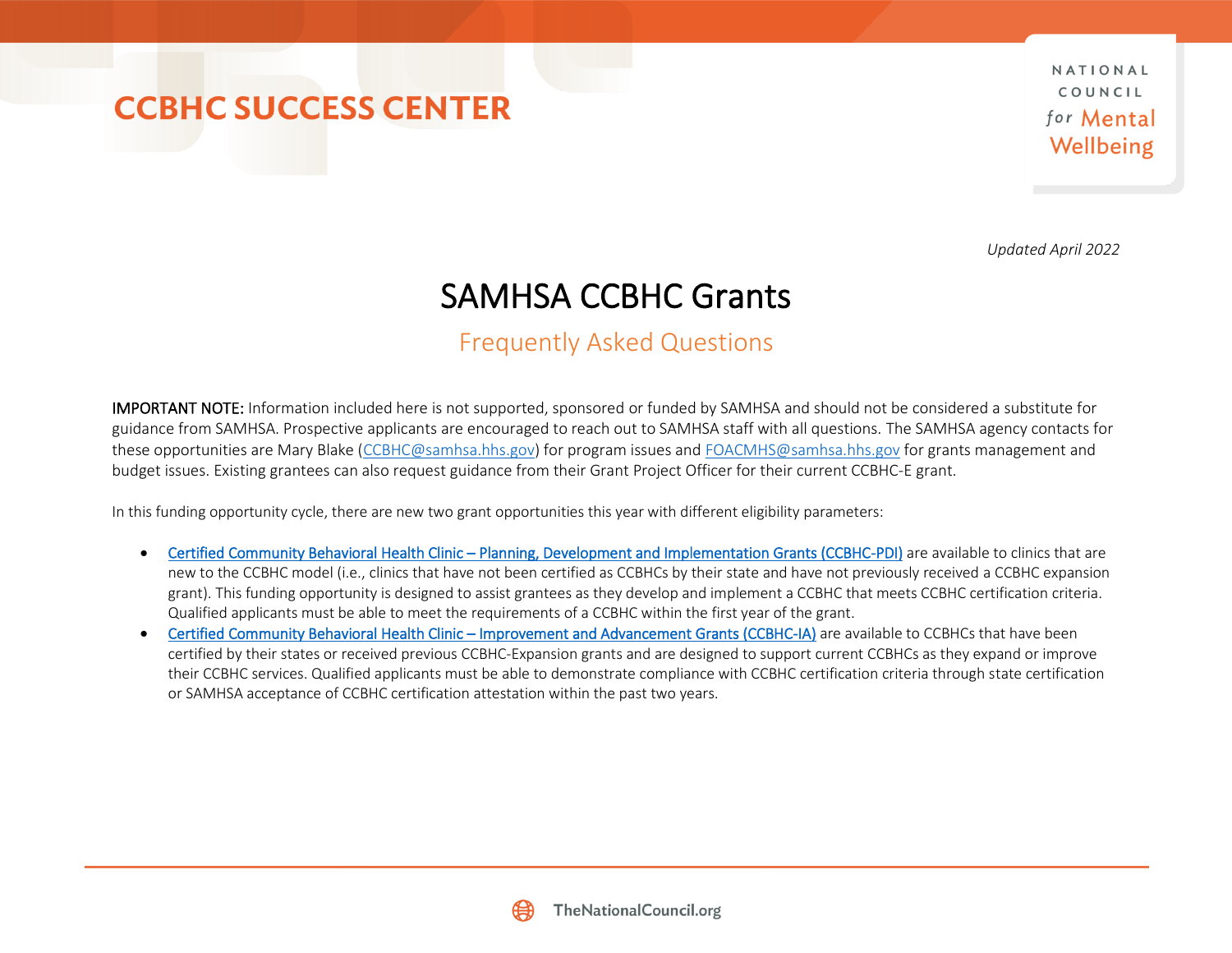| <b>Eligibility and Grant Requirements</b>                                                     |                                                                                                                                                                                                                                                                                                                                                                                                                                                                                                                                     |
|-----------------------------------------------------------------------------------------------|-------------------------------------------------------------------------------------------------------------------------------------------------------------------------------------------------------------------------------------------------------------------------------------------------------------------------------------------------------------------------------------------------------------------------------------------------------------------------------------------------------------------------------------|
| Which NOFO should I apply to?                                                                 | There are two NOFOs that were released by SAMHSA in FY2022, SM-22-002 (CCBHC-PDI) and SM-22-012<br>(CCBHC-IA). The CCBHC-PDI grant (SM-22-002) is geared towards CCBHCs that are not fully established at the<br>time of application/award. The CCBHC-IA (SM-22-012) is for existing CCBHCs that have been certified by their<br>state or that have received a prior SAMHSA CCBHC-E grant.                                                                                                                                          |
| Our agency was awarded a SAMHSA<br>CCBHC-E grant in in the past. Are we<br>eligible to apply? | If you were awarded a previous SAMHSA CCBHC expansion grant you are eligible to apply for CCBHC-IA, unless<br>you were funded through SM-21-013. You may be eligible to apply for CCBHC-PDI if you do not meet the<br>criteria at the time of application or if you are creating a new CCBHC that is serving a new catchment area.                                                                                                                                                                                                  |
|                                                                                               | Clinics funded through SM-20-012 and whose funding began in February 2021 are eligible to apply even though<br>there will be an overlap in grant funding periods. Please consult with SAMHSA on questions you might have<br>regarding managing multiple funding streams.                                                                                                                                                                                                                                                            |
| If we are certified by our state, are<br>we eligible to apply for either<br>NOFO?             | You are eligible to apply for CCBHC-IA (SM-22-012), as long as you meet all other Eligibility Requirements under<br>Section III. Eligibility Information. If you are certified by the state at the time the grant applications are due, you<br>are NOT eligible to apply for the CCBHC-PDI (SM-22-002).                                                                                                                                                                                                                             |
| Does applying for another SAMHSA<br>grant impact our opportunity to<br>apply for this grant?  | Applying for another grant should not impact your ability to apply for either of the CCBHC funding<br>opportunities, as long as your organization meets the NOFO requirements, has the capacity to meet both sets<br>of grant requirements and ensures there is no duplication of activity within both grants, they should be able to<br>implement more than one award.                                                                                                                                                             |
| Are state agencies eligible to apply?                                                         | The CCBHC grants are designed to help behavioral health care providers increase access to and deliver<br>comprehensive mental health and SUD services to individuals across the life span. Eligible applicants include<br>behavioral health provider organizations that are part of a local government health authority. A CCBHC is<br>considered part of a local government behavioral health authority when a locality, county, region, or state<br>maintains authority to oversee behavioral health services at the local level. |
| Are Federally Qualified Health<br>Centers (FQHCs) eligible to apply?                          | FQHCs are encouraged to review the NOFOs to determine first if they meet the eligibility requirements listed in<br>Section III.1 Eligibility Information and if they also meet the requirements listed under Evidence of Experience<br>and Credentials (see page 20 of CCBHC-PDI, SM-22-002 and page 21 of CCBHC-IA, SM-22-012). They should also<br>review the required activities and expectations to determine whether they have the capacity to meet the<br>expectations of the respective Notice of Funding Availability       |

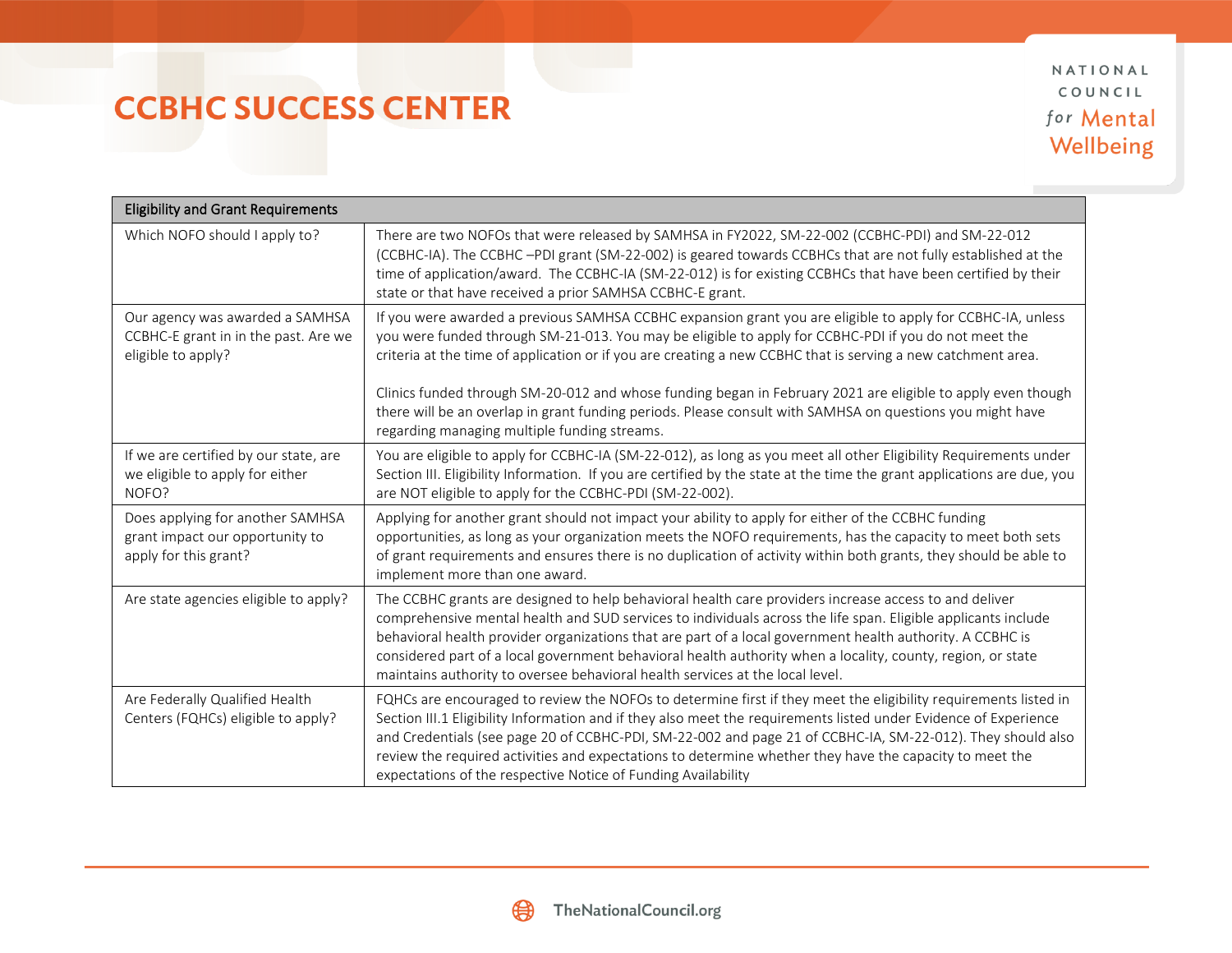| We are a behavioral health provider<br>that is under the umbrella of a larger<br>organization (ie: hospital,<br>university). Are we eligible to apply?                                                                  | If you have an outpatient clinic that meets the full eligibility requirements listed in section III, you are eligible to<br>apply. However, you should also consider whether the clinic will be able to meet the CCBHC certification criteria<br>requirement which includes experience and credentialing requirements as listed in section III of the NOFO. If<br>your clinic can meet those then you should be eligible to apply for CCBHC-PDI (SM-22-002).                                                                                                                                                  |
|-------------------------------------------------------------------------------------------------------------------------------------------------------------------------------------------------------------------------|---------------------------------------------------------------------------------------------------------------------------------------------------------------------------------------------------------------------------------------------------------------------------------------------------------------------------------------------------------------------------------------------------------------------------------------------------------------------------------------------------------------------------------------------------------------------------------------------------------------|
| We are a prior CCBHC grantee, can<br>our organization apply for CCBHC-IA<br>for our existing CCBHC clinic but also<br>apply for the CCBHC-PDI in order to<br>expand at a new location in a<br>different catchment area? | SAMHSA has confirmed that clinics can apply for both opportunities if each clinic location meets the eligibility<br>criteria for the funding opportunity they are applying for. If the new clinic location is in a different service<br>location with a different catchment area, then they would be eligible to apply for CCBHC-PDI (SM-22-002), as<br>long as they meet all other eligibility criteria listed in section III.                                                                                                                                                                               |
| When are the proposals due?                                                                                                                                                                                             | The due date for both opportunities is May 17, 2022.                                                                                                                                                                                                                                                                                                                                                                                                                                                                                                                                                          |
| What changes do you see between<br>the previous FOAs and this NOFO?                                                                                                                                                     | Key differences between the current and past CCBHC grant funding opportunities include:<br>Established two "tracks" of grant funding. CCBHC-PDI is for new CCBHCs while CCBHC-IA is for existing<br><b>CCBHCs</b><br>Funding timeline changed to \$1M/year for 4 years (previously being \$2M/year for 2 years)<br>$\bullet$<br>CCBHC-PDI allows for up to 1 year to ramp up CCBHC service provision (previously 4 months)<br>$\bullet$<br>Removal of requirements for specific services such as ACT, MAT and clubhouse services<br>$\bullet$<br>Required reporting on clinic-lead measures in CCBHC criteria |
| How would a current grantee<br>approach applying for a new<br>location?                                                                                                                                                 | Current grantees can apply to continue existing work under CCBHC-IA and apply to establish a new location<br>through CCBHC-PDI. Keep in mind that clinic would be a new program and would have to meet all CCBHC<br>criteria.                                                                                                                                                                                                                                                                                                                                                                                 |
| When does the 4-month program<br>implementation timeline begin?                                                                                                                                                         | The 4-month time frame will begin from the date of the award. The anticipated start date is listed in the NOFO<br>as 9/30/2022. For CCBHC-PDI, clinics have other timelines stipulated for completion of needs assessment,<br>staffing and training plan, delivery of required services and attestation, however they should begin key start up<br>activities (recruitment, project planning, preparation for services) within four months.                                                                                                                                                                   |
| Can more than one organization per<br>community or per state win a grant<br>award?                                                                                                                                      | Yes, multiple grant awards can be made in every state or in the same community. SAMHSA indicates in both<br>NOFOs that decisions to fund a grant may be based on many factors, including, "equitable distribution of<br>awards in terms of geography (including urban, rural and remote settings) and balance among populations of<br>focus and program size."                                                                                                                                                                                                                                                |

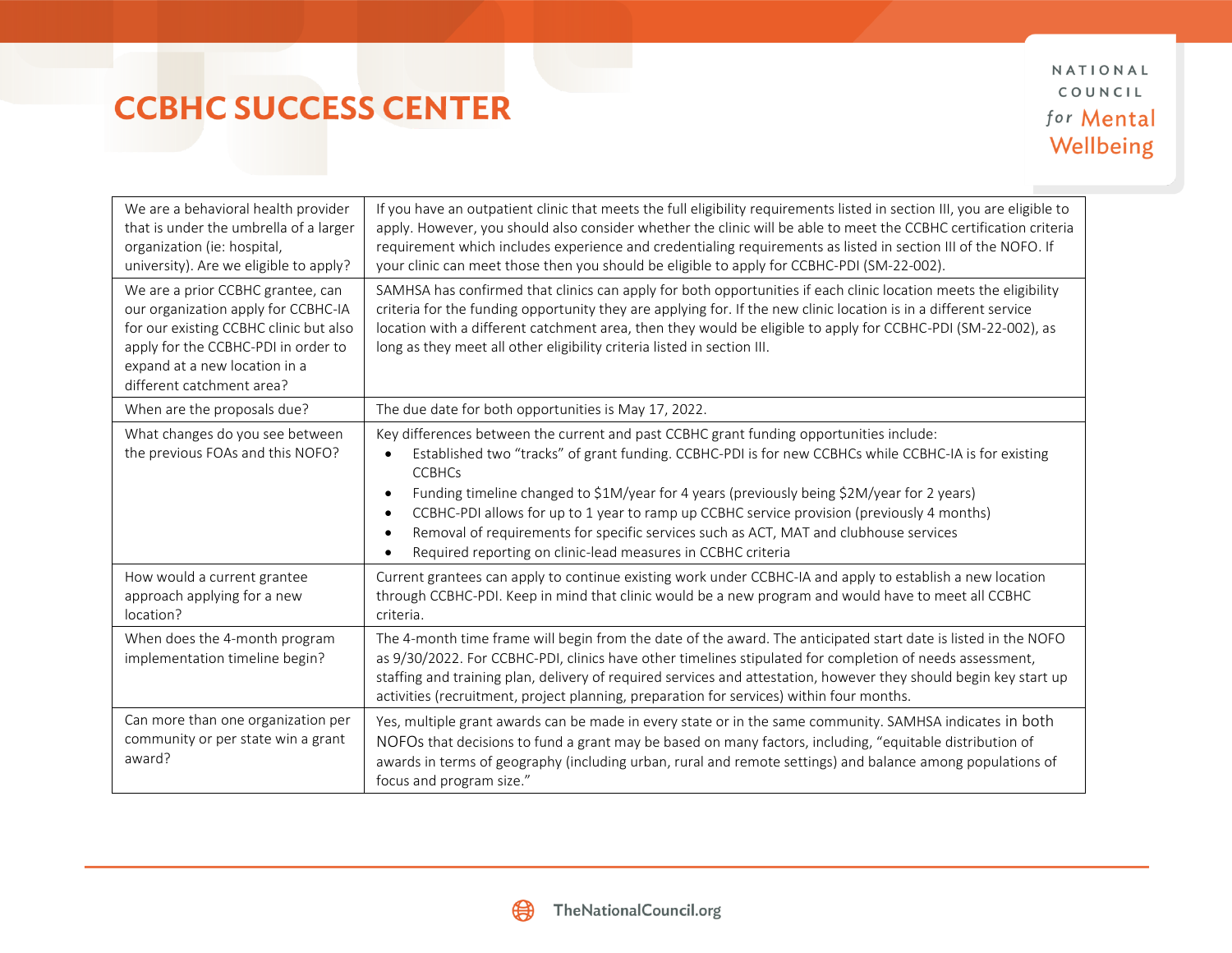| What are the certification or<br>attestation requirements?                        | Grantees are required to demonstrate their compliance with the CCBHC Criteria.                                                                                                                                                                                                                                                                                                                                                                                                                                                       |
|-----------------------------------------------------------------------------------|--------------------------------------------------------------------------------------------------------------------------------------------------------------------------------------------------------------------------------------------------------------------------------------------------------------------------------------------------------------------------------------------------------------------------------------------------------------------------------------------------------------------------------------|
|                                                                                   | CCBHC-PDI grantees have a year to establish their CCBHC program compliance, with interim requirements that<br>must be met within the first year (see compliance timeline on p. 9-12), and can demonstrate compliance either<br>through submitting an attestation of compliance and supplementary documentation or, if state certified during<br>that period, a copy of the certification application and state concurrence of certification to SAMHSA.                                                                               |
|                                                                                   | CCBHC-IA grantees must demonstrate compliance at the time of application as demonstrated by submitting a<br>record of state certification OR by documentation of SAMHSA acceptance of CCBHC Certification Attestation<br>within the past two years. If SAMHSA acceptance of a previous SAMHSA attestation was more than two years<br>prior to the anticipated project start date, the applicant must submit an updated attestation within two months<br>of the beginning of the new grant period under this award.                   |
|                                                                                   | For clinics preparing for attestation, we recommend going through the checklist in Appendix M, identifying<br>gaps, and prioritizing the highest-needs areas. The National Council can provide training and technical<br>assistance on many areas of CCBHC implementation for current grantees through the SAMHSA-funded CCBHC-E<br>National Training and Technical Assistance Center. Prospective CCBHCs can visit our CCBHC Success Center<br>website to review our offerings or contact us.                                       |
| Can we still apply if we do not<br>provide all of the required CCBHC<br>services? | Yes, you could apply to CCBHC-PDI but you must be able to meet all CCBHC requirements within twelve months<br>of receiving an award. The National Council can provide training and technical assistance on many areas of<br>CCBHC implementation for grantees through the SAMHSA-funded CCBHC-E National Training and Technical<br>Assistance Center. Prospective CCBHCs can visit our CCBHC Success Center website to review our offerings or<br>contact us.                                                                        |
| Does my state have to sign off on<br>the grant proposal?                          | Applicants must:<br>Attach a letter from the state or territory Mental Health Authority indicating approval of the applicant's<br>$\bullet$<br>proposal to initiate and/or develop a CCBHC within the state/territory. The letter must include whether the<br>state will assume responsibility for CCBHC certification.<br>The Single State Agency (SSA) must be informed and, should the SSA choose to comment to SAMHSA on<br>$\bullet$<br>the application, comments are due no later than 60 days after the application deadline. |

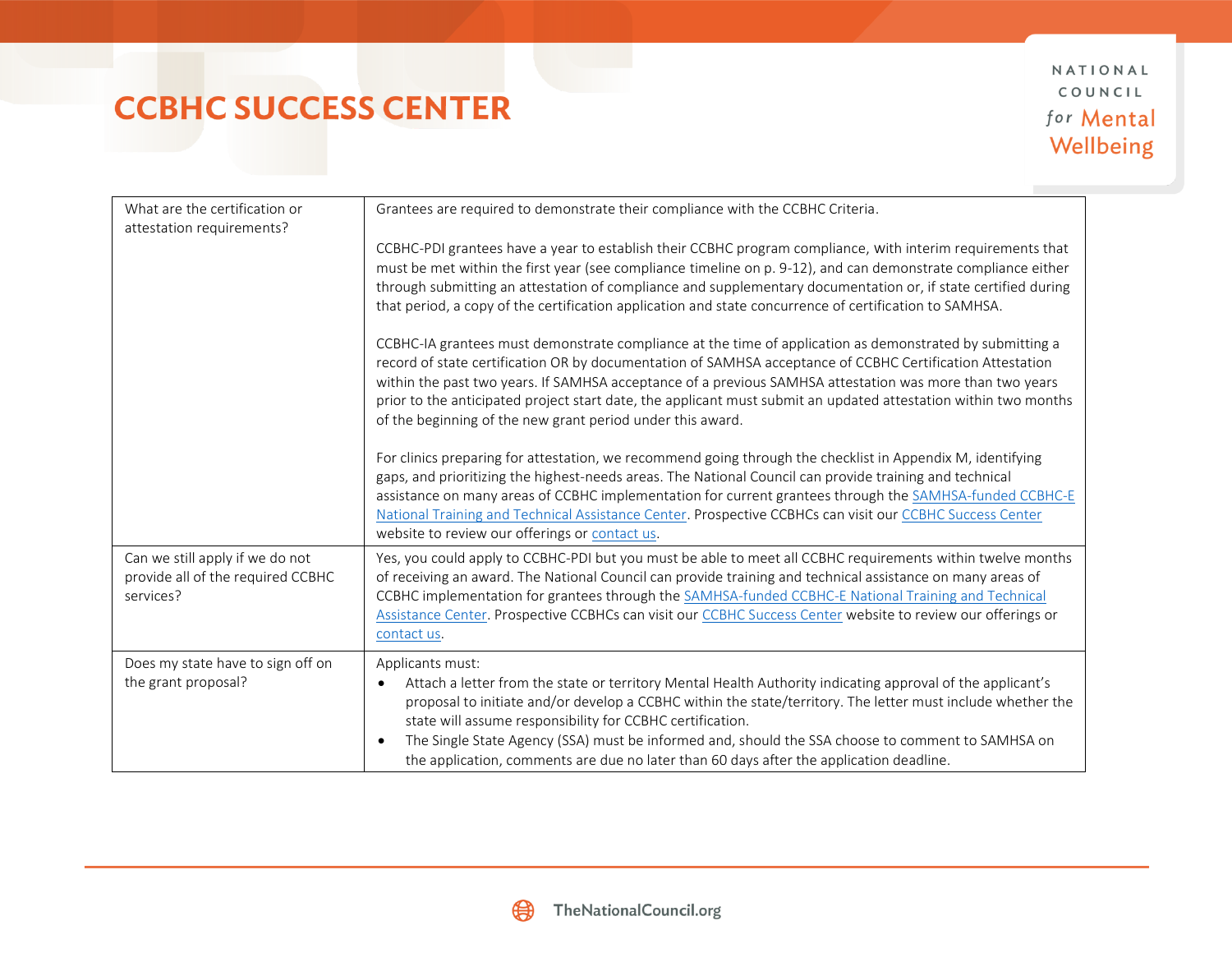| Our state does not have a state<br>point of contact for federal grants.<br>Who do we need to contact so that<br>the right paperwork gets sent to<br>SAMHSA?                                                       | Applicants can refer to Appendix J in either funding opportunity announcement for alternative options.                                                                                                                                                                                                                                                                                                                                                                 |
|-------------------------------------------------------------------------------------------------------------------------------------------------------------------------------------------------------------------|------------------------------------------------------------------------------------------------------------------------------------------------------------------------------------------------------------------------------------------------------------------------------------------------------------------------------------------------------------------------------------------------------------------------------------------------------------------------|
| Do you have an example of a<br>Disparity Impact Statement?                                                                                                                                                        | SAMHSA has examples of Disparity Impact Statements available HERE.                                                                                                                                                                                                                                                                                                                                                                                                     |
| Are all current expansion grantees<br>eligible to apply?                                                                                                                                                          | Grantees from prior grant periods are eligible to apply for the CCBHC-IA track except for CCBHC Expansion<br>Grantees awarded in FY21 under SM-21-013. These grantees will likely be eligible to apply in future cohorts of<br>funding.                                                                                                                                                                                                                                |
| We are an organization looking to<br>establish a CCBHC for the first time,<br>but we have almost all the<br>certification criteria already in place.<br>Is the CCBHC-PDI opportunity still<br>appropriate for us? | The CCBHC-PDI is a funding opportunity for organizations that have not received a prior CCBHC grant and are<br>not currently state-certified as a CCBHC, even if they do already provide most of the required services and meet<br>other criteria and/or for those attempting to serve a new catchment area. Please see the NOFOs to determine if<br>all the eligibility requirements are met as well as the experience and credentialing requirements in Section III. |
| For state-certified sites, will grant<br>requirements apply?                                                                                                                                                      | Grant requirements apply to all organizations receiving grants, regardless of whether they are state-certified or<br>not. At the same time, state-certified sites must continue to meet all requirements of their state's CCBHC<br>initiative. If you are a state-certified participant with questions about the grant requirements, please reach out<br>to the SAMHSA project officer.                                                                                |
| How will our application be affected<br>if we received a no-cost extension<br>for our previous CCBHC-E grant that<br>coincides with the funding period<br>for this grant?                                         | SAMHSA has stated in their webinars that a no-cost extension will not impact their review of the clinic's<br>proposal.                                                                                                                                                                                                                                                                                                                                                 |
| Do most applicants add positions for<br>Project Director and Evaluator, or do<br>they use individuals already on<br>staff?                                                                                        | We have seen grantees do both.                                                                                                                                                                                                                                                                                                                                                                                                                                         |
| Partnerships                                                                                                                                                                                                      |                                                                                                                                                                                                                                                                                                                                                                                                                                                                        |

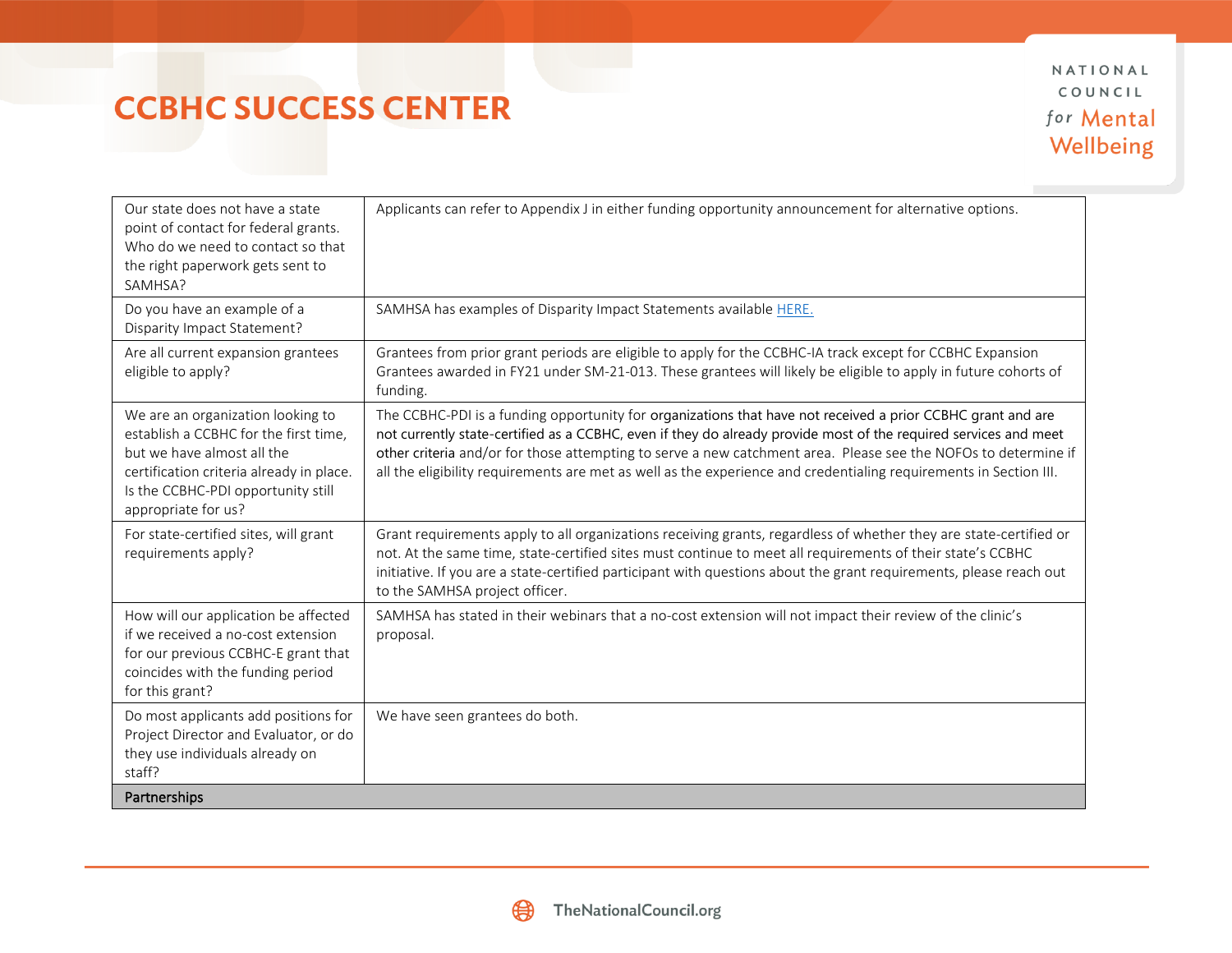| Can we partner with other<br>organizations to provide some of the<br>required services?           | Yes, in certain cases; this is the role of the Designated Collaborating Organizations (DCOs). DCOs must meet the<br>two-year experience requirement and applicable licensing, accreditation, and certification requirements listed<br>in the NOFOs. However, keep in mind that some services must be provided directly by the CCBHC (consult the<br>Required Activities section for details on which services must be provided directly).                                                                                                                    |
|---------------------------------------------------------------------------------------------------|--------------------------------------------------------------------------------------------------------------------------------------------------------------------------------------------------------------------------------------------------------------------------------------------------------------------------------------------------------------------------------------------------------------------------------------------------------------------------------------------------------------------------------------------------------------|
| As a grantee, does my organization<br>pay our partner organizations for<br>services they provide? | Not necessarily. For grantees, your partner organizations would continue billing Medicaid or other payers as<br>they normally do for any covered services. If there is a need to establish a payment relationship for services or<br>activities that are not covered by Medicaid or other payers, you would want to work out those details with your<br>DCOs prior to submitting your application and budget.                                                                                                                                                |
| Am I required to establish an MOU<br>with an FQHC?                                                | If you are partnering with an FQHC as a DCO, SAMHSA requires letters of commitment from all DCOs to be<br>submitted along with the application. Additionally, SAMHSA notes that CCBHCs are expected to work towards<br>care coordination agreements with their partner organizations (such as MOUs or contracts). Contact the<br>SAMHSA project officer with any questions about specific types of partnerships and what level of agreement is<br>expected.                                                                                                  |
| Can we subcontract with a DCO for<br>crisis services?                                             | Yes, if there is an existing state-sanctioned, certified, or licensed system or network for the provision of crisis<br>behavioral health services. In that situation, you can contract with such a network as a DCO. For questions<br>about whether a particular crisis provider would be considered to meet the requirement, please contact the<br>SAMHSA project officer.                                                                                                                                                                                  |
| Can DCOs be for-profit<br>organizations?                                                          | Yes, see guidance from SAMHSA regarding who can be a CCBHC/DCO.                                                                                                                                                                                                                                                                                                                                                                                                                                                                                              |
| Service Delivery                                                                                  |                                                                                                                                                                                                                                                                                                                                                                                                                                                                                                                                                              |
| What evidence-based practices do<br>we need to provide?                                           | The selection of evidence-based practices should be based on the needs assessment conducted by the CCBHC.<br>Services should align with your population and the needs of your community. Those who are operating in states<br>with CCBHC certification might consider aligning the evidence-based practices they choose with those chosen<br>by their states. SAMHSA's Evidence-Based Resource Center is a good place to start and is available HERE. For<br>additional questions about evidence-based practices, please contact the SAMHSA project officer. |
| Do child and youth services need to<br>be provided directly, or can they be<br>provided by a DCO? | CCBHCs must be able to serve individuals across the lifespan and must provide the core services directly. They<br>may rely on DCOs for the provision of non-core services provided to any or all of their patient population.<br>Please consult the SAMHSA project officer with questions about whether your organization's service array can<br>be considered to meet these criteria.                                                                                                                                                                       |

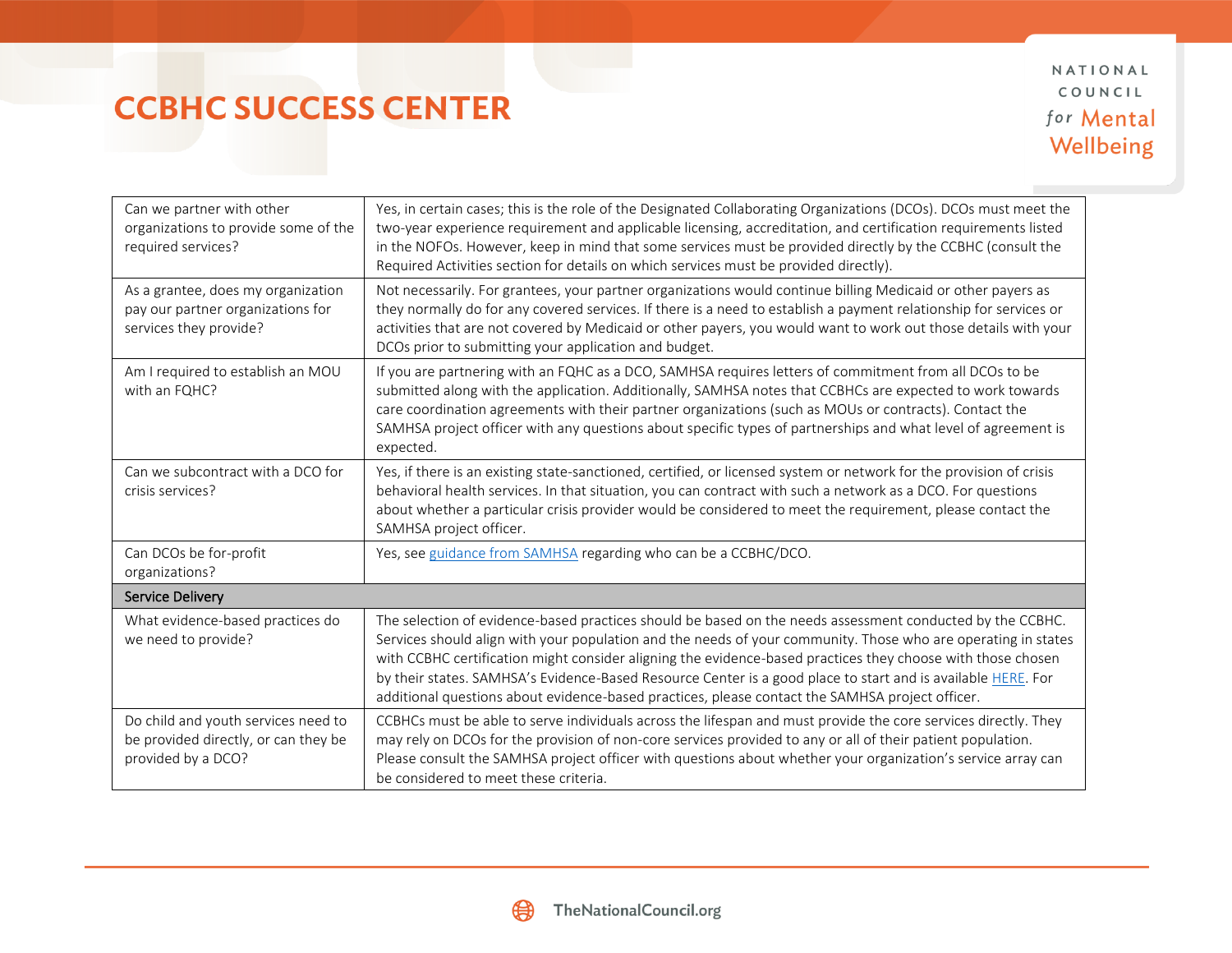| Do we have to serve children, youth,<br>and adults or can we choose to<br>serve a particular age range?                                                            | CCBHCs are required to serve individuals across the lifespan and can also contract out for some services with<br>DCOs. Please contact the SAMHSA project officer with any questions about whether your particular service<br>array meets the requirements.                                                                                                                                                                                        |
|--------------------------------------------------------------------------------------------------------------------------------------------------------------------|---------------------------------------------------------------------------------------------------------------------------------------------------------------------------------------------------------------------------------------------------------------------------------------------------------------------------------------------------------------------------------------------------------------------------------------------------|
| If your center has multiple service<br>locations, do all the CCBHC services<br>have to be available in all sites?                                                  | SAMHSA has indicated its desire to see CCBHCs as a single location for all needed services. Past grantees have<br>provided services across one or more sites with a mix of delivery models. Remember that the focus of CCBHC is<br>to make sure that all services are accessible to the people being served. Please consult the SAMHSA project<br>officer with questions about whether your particular service model would meet the requirements. |
| Is ACT a required service for the<br>CCBHC expansion grant?                                                                                                        | In previous funding opportunities, ACT was a required service. It is no longer required in either the CCBHC-PDI<br>or CCBHC-IA. However, decisions on whether to provide it as an evidence-based practice should be made based<br>upon the needs of your community.                                                                                                                                                                               |
| Does the CCBHC have to directly<br>provide substance use disorder<br>services (e.g., medication assisted<br>treatment), or can this be done with<br>a DCO partner? | CCBHCs must be able to directly provide substance use services. Some past grantees have contracted with<br>outside organizations to supplement the SUD care available onsite. Please contact the SAMHSA project officer<br>with questions about whether your scope of services complies with the CCBHC requirements.                                                                                                                              |
| Is there a draft DCO agreement that<br>meets the minimum requirements?                                                                                             | Although not endorsed by SAMHSA to meet the minimum requirements, we have a partnership toolkit on our<br>CCBHC Success Center website for grantees.                                                                                                                                                                                                                                                                                              |
| Do mobile crisis services need to be<br>done face to face or is on-call and<br>telephone okay?                                                                     | Additional information about crisis services requirements is available in the full CCBHC criteria in sections 2,<br>3.C.5, and 4.C. There are many models of providing mobile crisis services; please consult the SAMHSA project<br>officer with questions about whether they have expectations about the delivery of services face-to-face or using<br>technology.                                                                               |
| Are we required to serve veterans?                                                                                                                                 | Yes. Required under Program Requirement 4: Scope of Services; Criteria 4.K. Intensive, Community-Based<br>Mental Health Care for Members of the Armed Forces and Veterans.                                                                                                                                                                                                                                                                        |
| What primary care services must the<br>CCBHC expansion grantees provide?                                                                                           | CCBHC does not include the provision of primary care services; however, primary care screenings and clinical<br>monitoring of medication side effects are required. A full explanation of all CCBHC services can be found HERE.<br>The section specific to primary care screening and monitoring is on p. 45 of the criteria.                                                                                                                     |
| Can the CCBHC expansion grant help<br>us expand our workforce?                                                                                                     | Yes! A key goal of the CCBHC initiative is to expand clinics' capacity to serve more people via expanded<br>workforce. CCBHCs nationally are expanding their workforce to include psychiatric nurse practitioners, SUD<br>specialists, nurse practitioners, peer specialists, social workers, and other clinical staff to address workforce<br>shortages.                                                                                         |

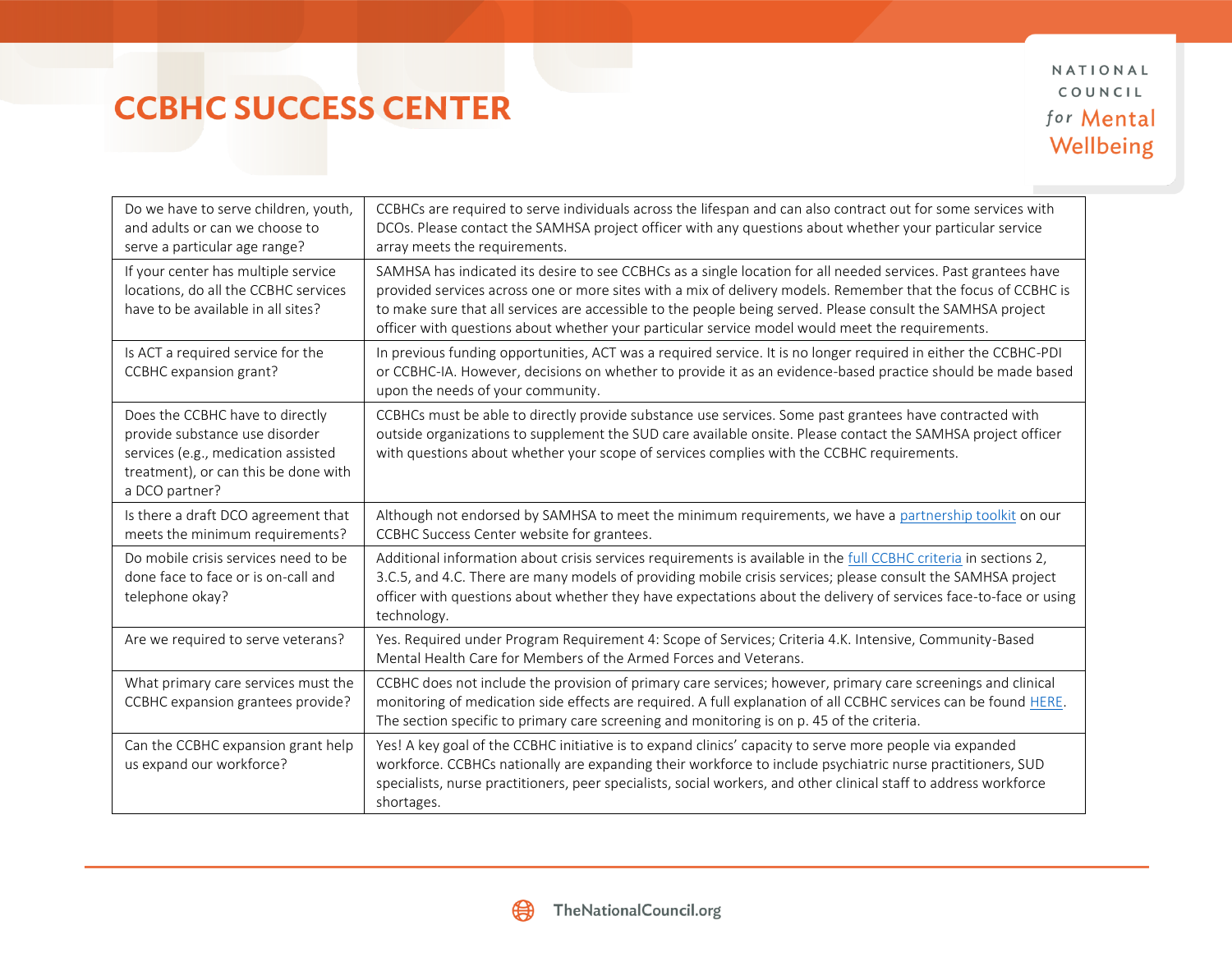| Can we provide an abbreviated list<br>of CCBHC staff to fit in 10 page<br>limit?                                                                        | Comply with requirements and reference staff in budget. Start with key staff and significant personnel to meet<br>page limit.                                                                                                                                                                                                                                                                                                                                                                                                                                                 |
|---------------------------------------------------------------------------------------------------------------------------------------------------------|-------------------------------------------------------------------------------------------------------------------------------------------------------------------------------------------------------------------------------------------------------------------------------------------------------------------------------------------------------------------------------------------------------------------------------------------------------------------------------------------------------------------------------------------------------------------------------|
| <b>Training and Support</b>                                                                                                                             |                                                                                                                                                                                                                                                                                                                                                                                                                                                                                                                                                                               |
| Where can I find technical assistance<br>and support?                                                                                                   | The National Council provides free training and technical assistance on many areas of CCBHC implementation<br>for current grantees through the SAMHSA-funded CCBHC-E National Training and Technical Assistance Center.<br>Prospective CCBHCs can visit our CCBHC Success Center website to review our offerings or contact us.                                                                                                                                                                                                                                               |
| How do I reach SAMHSA for<br>questions?                                                                                                                 | Agency contacts are listed in the funding opportunity announcements. For program related and eligibility<br>related questions, contact Mary Blake, (240)276-1747 or email CCBHC@hhs.samhsa.gov.                                                                                                                                                                                                                                                                                                                                                                               |
| Where can I find out more about<br>lessons learned from existing<br>CCBHCs?                                                                             | The National Council has a library of CCBHC resources available HERE including early results from the<br>demonstration, data highlights, and the impact of the CCBHC model.                                                                                                                                                                                                                                                                                                                                                                                                   |
| How do we express interest in the<br><b>Implementation Science Pilot?</b>                                                                               | Submit Attachment 12 to express interest.                                                                                                                                                                                                                                                                                                                                                                                                                                                                                                                                     |
| Will my application still be<br>considered competitive if I do not<br>opt into the Implementation Science<br>Pilot?                                     | Yes, this is not a required activity under the grant.                                                                                                                                                                                                                                                                                                                                                                                                                                                                                                                         |
| Are CCBHC grant funds expected to<br>be dedicated to our participation in<br>the Implementation Science Pilot, or<br>is supplemental funding available? | CCBHC grant funds may be used to support participation in the Implementation Science Pilot and clinics will be<br>able to access some offered training and technical assistance supports for free. NIMH and NIDA have released a<br>Notice of Special Interest (NOSI): Research using implementation science to support the delivery of evidence-<br>based practices in community-based mental or general medical healthcare settings. Researchers can apply for<br>research grant funding as well and may choose to allocate support for clinics within their grant funding. |
| Finance, Reporting and Sustainability                                                                                                                   |                                                                                                                                                                                                                                                                                                                                                                                                                                                                                                                                                                               |
| How will my state pay for our<br>Medicaid services if we are awarded<br>a CCBHC Expansion Grant?                                                        | A CCBHC must continue to bill Medicaid for any services they are eligible to bill for under their state's Medicaid<br>plan. CCBHC grant funds are separate from Medicaid and should not supplant existing funding. Grantees do not<br>receive Medicaid prospective payment (PPS), unless a grantee is also participating in a state-certified CCBHC<br>program. State-certified clinics will continue to receive PPS payments per usual so long as their state program<br>continues.                                                                                          |

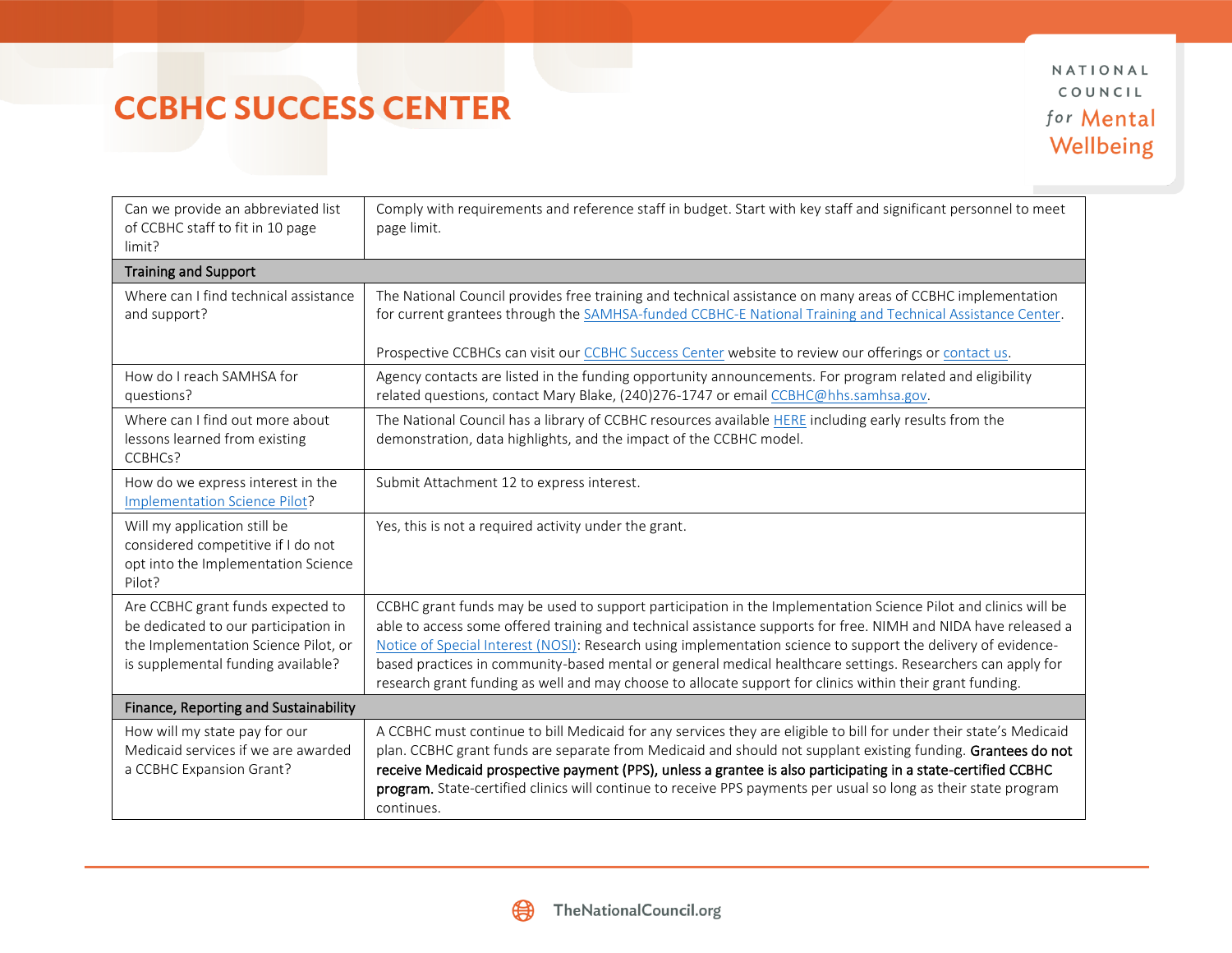| As a potential grantee, what can I do<br>to prepare for sustainability?             | Consider what funding you will need to sustain services beyond the end of the grant and where alternate<br>sources of financial support may exist. SAMHSA articulates requirements around the sustainability component<br>of your grant application within the NOFO. Beyond the SAMHSA requirements for sustainability planning, the<br>National Council encourages you to have conversations with your state Medicaid office about establishing a<br>CCBHC Medicaid initiative via SPA or waiver. Contact us with questions or to learn more.                                                                                                                                                                                                                                                                                                                                                                                                                                                                                                                  |
|-------------------------------------------------------------------------------------|-----------------------------------------------------------------------------------------------------------------------------------------------------------------------------------------------------------------------------------------------------------------------------------------------------------------------------------------------------------------------------------------------------------------------------------------------------------------------------------------------------------------------------------------------------------------------------------------------------------------------------------------------------------------------------------------------------------------------------------------------------------------------------------------------------------------------------------------------------------------------------------------------------------------------------------------------------------------------------------------------------------------------------------------------------------------|
| How do grantee organizations<br>report on CCBHC quality measures?                   | SAMHSA has not given instructions as to how this information should be collected or reported on, beyond what<br>is in the NOFO. Grantees will be provided with more information after the awards are announced.                                                                                                                                                                                                                                                                                                                                                                                                                                                                                                                                                                                                                                                                                                                                                                                                                                                 |
| Can funds be used to purchase IT to<br>implement services and care<br>coordination? | Implementation of infrastructure development activities to address the operational changes needed to meet<br>the certification criteria and improve the quality and effectiveness of CCBHC services is a required activity under<br>this award. Both funding opportunities include examples of these activities, including developing and<br>maintaining Health Information Technology (HIT) systems to facilitate care coordination and health information<br>exchanges to support care transitions. The following funding caps are placed on these activities:<br>CCBHC-PDI - No more than 25 percent of the annual funding award may be used for infrastructure<br>$\bullet$<br>development in Years 1 and 2. No more than 20 percent of the annual funding award may be used for<br>infrastructure development in Years 3 and 4.<br>CCBHC-IA - No more than 15 percent of the annual funding award may be used for infrastructure.<br>$\bullet$<br>Please consult the SAMHSA project officer with questions you might have about your planned IT purchases. |
| How is prospective payment system<br>(PPS) determined?                              | Although grantees do not receive Medicaid PPS, this payment methodology represents an important<br>opportunity for sustainability, and states have the authority to implement PPS for CCBHCs via a waiver or state<br>plan amendment. Under a PPS, providers establish an average daily or monthly encounter rate that is inclusive<br>of current and anticipated costs of care as a CCBHC. We encourage you to learn more about PPS and to let us<br>know if you have questions about how to initiate conversations with your state on this topic.                                                                                                                                                                                                                                                                                                                                                                                                                                                                                                             |
| What are examples of activities that<br>the CCBHC expansion grant has<br>supported? | There are a multitude of activities that current grantees have implemented. A short list of examples includes:<br>implementation of an MAT program; hiring recovery coaches and recovery case managers; building workforce<br>development opportunities on evidence-based practices such as Motivational Interviewing training and training<br>on MATRIX; and the implementation of a Community Health Worker program. For questions about what<br>services the grant can support, please reach out to the SAMHSA project officer.                                                                                                                                                                                                                                                                                                                                                                                                                                                                                                                              |